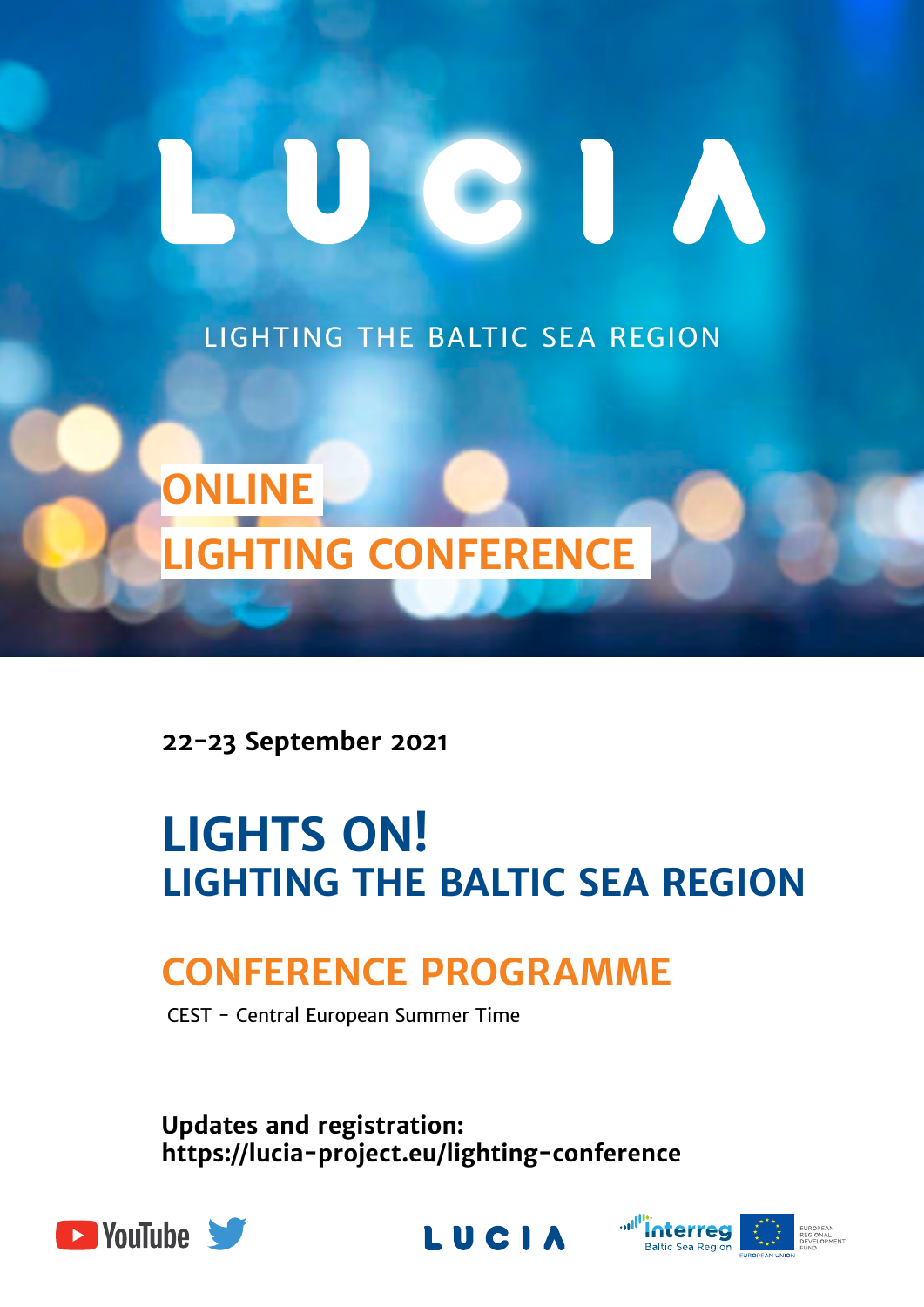## LIGHTS ON! LIGHTING THE BALTIC SEA REGION

## **Day 1: Wednesday, 22 September 2021**

CEST - Central European Summer Time

**Moderator: Alvar Kurrel, TalTech**

#### **08:00 Opening virtual doors**

- **08:30 Technical introduction to online participants** Alvar Kurrel, Tallinn University of Technology
- **08:40 Welcome words** Tarmo Sulg and Sven Illing, Tallinn Municipality, Estonia
- **08:55 Lighting the baltic sea region** Thomas Jacob, Free and Hanseatic City of Hamburg, Senate Chancellery, Germany
- **09:15 highLIGHTS! Keynote speach** Meri Lumela, deputy chair of city council Jyvaskyla, president of LUCI Association
- **09:35 Interaction and discussion**
- **09:45 Coffee break** Get together in wonder.me

# **#1: Ray of Light – HighLIGHTING Economic development**

#### **in smart urban lighting**

- **10:00 Introduction** Topi Haapanen, Posintra Ltd., Finland
- **10:05 Climate-neutral by 2050 the (evident) role of cities** Georg Houben, EU Commission's Directorate General for Energy (tbc)
- **10:25 Discussion**
- **10:35 Lessons learned: Key strategies to link economic development and smart urban lighting** Topi Haapanen, Posintra Ltd., Finland
- **10:45 Hosting of the lighting grid experiences from public-private cooperation** Tero Asikainen, Insplan Ltd., Finland
- **11:00 Jūrmala pilot - Jomas street** Ieva Šponberga, Development Department, Jūrmala City Council, Latvia
- **11.20 Interaction and Q&A**

#### **11:30 Lunch break**





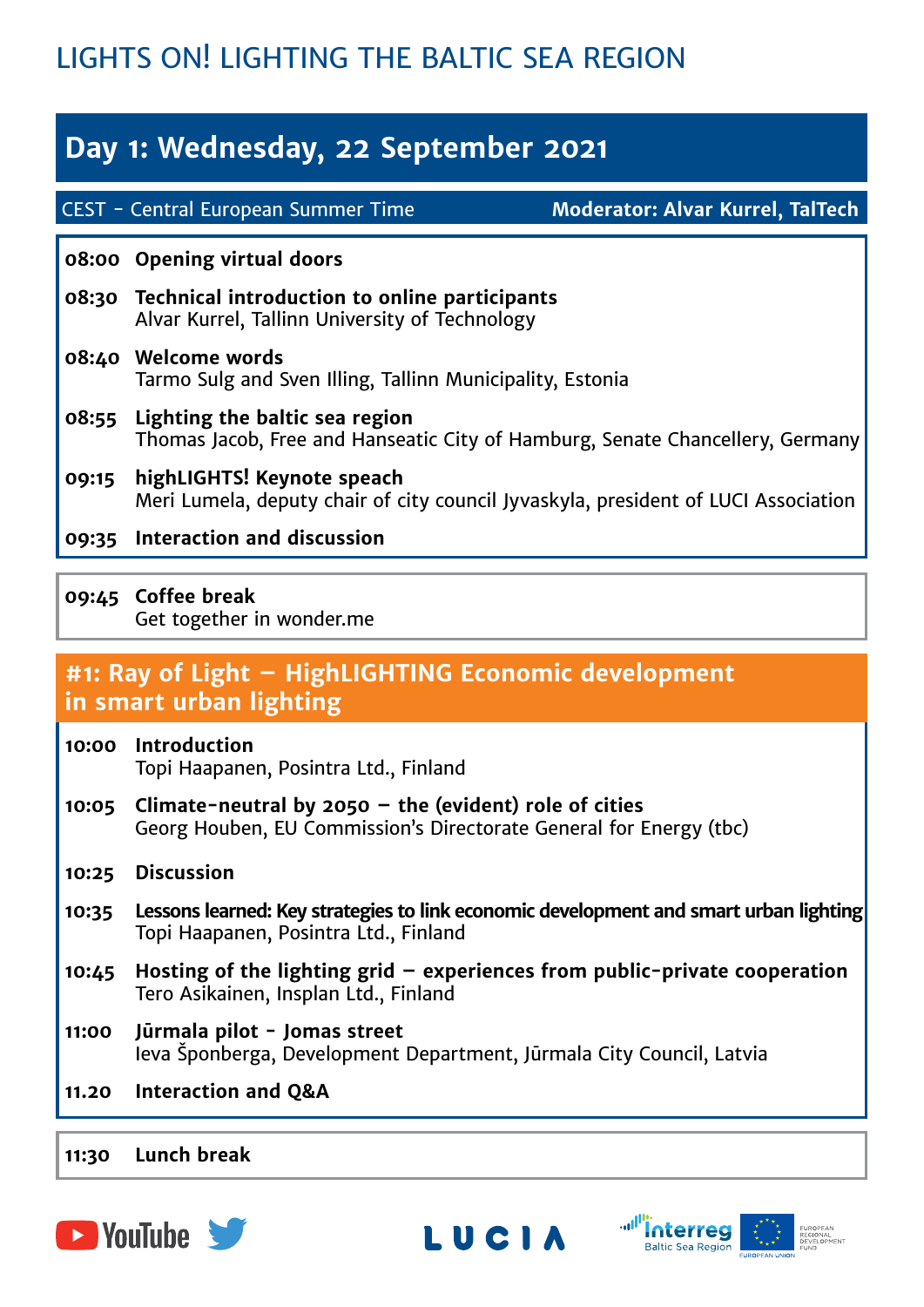## LIGHTS ON! LIGHTING THE BALTIC SEA REGION

## **Day 1: Wednesday, 22 September 2021**

CEST - Central European Summer Time

**Moderator: Tarmo Korõtko, TalTech**

#### **#2: Light down? HighLIGHTING Social acceptance, lighting design and darkness in cities**

#### **12:30 Introduction** Dr. Katharina Erdmenger, Permanent Representation of the Federal Republic of Germany to the European Union, Head of Unit Home Affairs - Police cooperation, data protection, civil protection, Schengen, counter-terrorism Heike Bunte, Free and Hanseatic City of Hamburg **12:45 Light down! Solutions for sustainable outdoor lighting.**

## Dr. Sibylle Schroer, Leibniz Institute of Freshwater Ecology and Inland Fisheries, Germany

- **13:15 Light in motion! Cycle Highway Arnhem-Nijmegen**  Anita Stienstra, Province of Gelderland, Netherland
- **13:40 Feel the light! Disabled persons and public lighting**  Yolanda Potrykus, City of Porvoo, Finland
- **13:50 Broken lights! Social acceptance of public activities** Mariana Schröter, Free and Hanseatic City of Hamburg
- **14:00 Interaction and Q&A**

#### **14:15 Coffee break** Videopresentation from students of PtG St. Petersburg Polytechnic University

## Interactive session

### **#3: Lighten up the day**

- **14:30 Conference Quiz** LUCI Association
- **14:50 Lucia Knowledge Centre** LUCI Association





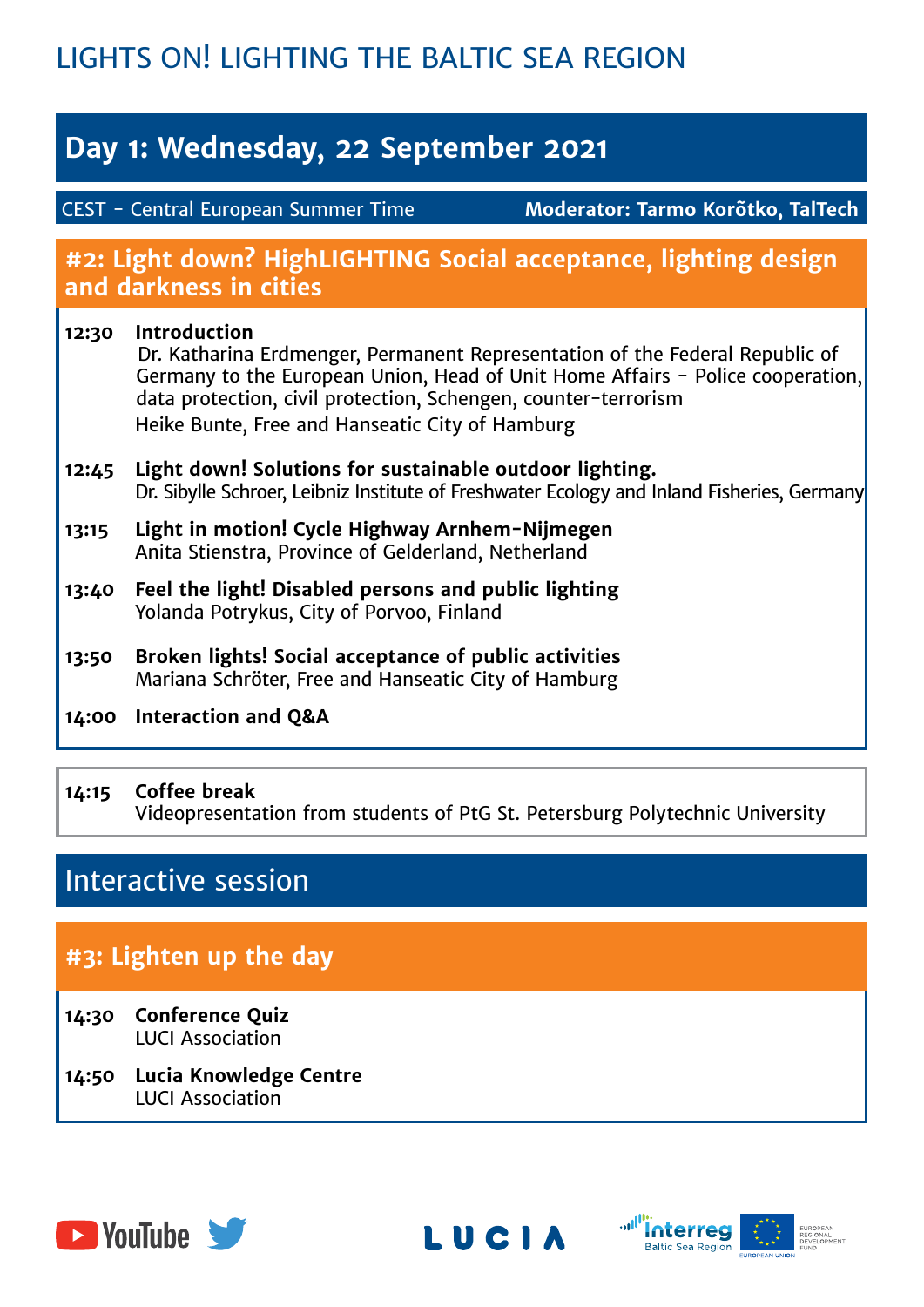## **Day 2: Thursday, 23 September 2021**

#### CEST - Central European Summer Time

**Moderator: Argo Rosin, TalTech**

- **08:00 Interreg Highlighting the Baltic Sea Region** Laura Ligazzolo, Interreg Baltic Sea Region
- **08:15 Tallinn pilot planning and activities** Eva Tallo, Tallinn, Estonia
- **08:25 Lighting thematic plan of Tallinn Bastion zone parks and Canute Garden lighting design** Antti Hiltunen, VALOA Design Ltd, Finland
- **08:45 Tallinn pilot Canute Garden** Videopresentation

#### **#4: Lights up! HighLIGHTING Technology**

- **09:00 Introduction** Argo Rosin, Vice-Dean for Research in School of Engineering, Tallinn University of Technology **09:05 The smart city starts with smart lighting** Jens Hammer, Technology Lead, DOLL Living Lab, Denmark **09:20 Smart Lighting procurement – see the forest behind the trees** Alar Võrk, Lumoflex, Estonia **09:35 Albertslund pilot – Activity-based lighting solutions in DOLL Living Lab** Videopresentation followed by Søren Refsgaard, Product Manager, Seneco a/s, Denmark
- **09:50 Interaction and Q&A**

**10:00 Coffee break**